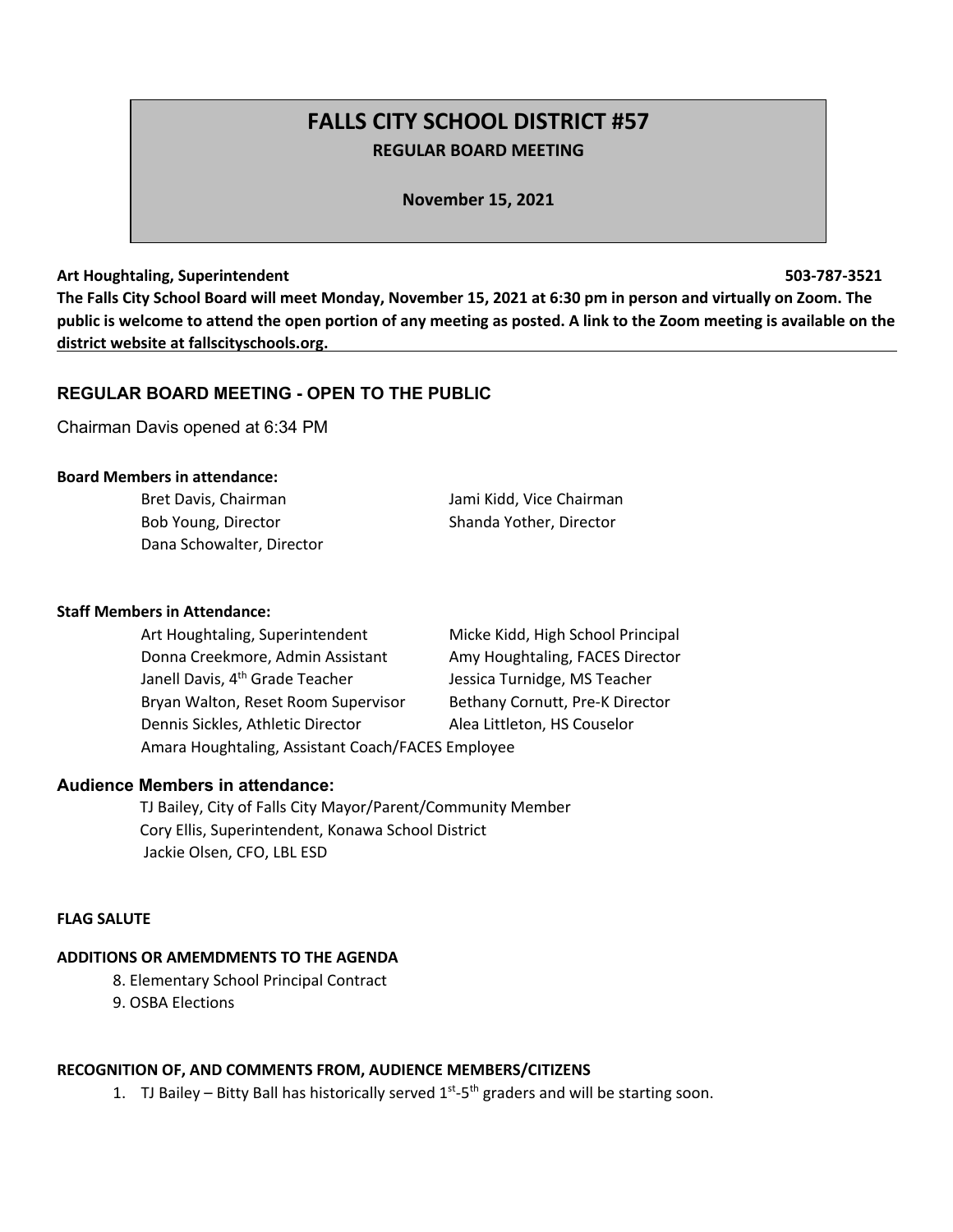### **REPORTS**

Interim Superintendent/ES Principal – Music teacher has started, is well liked and doing great. SIA is in the packet for your review. We have completed all hiring and are at full staff. Been working on the Bus Narrative. We are on our 3<sup>rd</sup> bus driver for the year. New driver's name is Derek. I laminated a student check off list for him to use so he knows who is on the bus at all times. We have a staff member, our Covid-19 employee Nicole Clark, who rides the bus for pickup in the morning and first run drop off in the afternoon. I have begun observations and hope to be done by February. As discussed at our prior meeting, reached out to our attorney about employee Covid-19 testing for unvaccinated staff. The attorney was adamant that the school not pay for outside testing and was concerned about outside lab validity. We are still working on it. Amy Houghtaling, HS Covid-19 employee stated that she and Nicole both thought they had opted in for test pickup, but it doesn't appear so. There may be options for other types of testing, but it would still need to go through the OHA. Director Yother asked "How are employees testing now?" Some are using the free testing option. Just gave some additional information to another employee today about test options.

High School – Homecoming Week included the bonfire and went well. Kicked off a Don't Give Up campaign that offers awareness and resources. College and Career opportunities are going well, lots of visits and trips. Sgt. DeGrout has been a positive addition and well welcomed. We played a Powderpuff game against Perrydale at the Dallas Turf Field. It went very well, everyone had a great time. Students and staff gave great feedback. Global Studies is working on a Big project. We will have some staff out in January, we've arranged for long term subs. We've had 2 applicants for the math tutor position, both are alumni.

Business Manager – Finalized the audit. The Auditor will come to the December Board Meeting to go over their full report. Was finally able to roll the general fund balance over. The State School Fund cam in within \$15,000 of what we were expecting. Director Schowalter asked where the money for the new Superintendent would come from? Ms. Olsen reminded the board that they did have \$200,00 rolled over to this year that could be used. We will have to look at our options.

Facilities Manager – Out Recovering from Shoulder Surgery. Sending good thoughts, you are missed.

Athletic Director – Falls Sports are done. Moving into Winter Sports. The music teacher sang the National Anthem at the Homecoming Football game, it was very nice. Last Spring, we talked about the football field lights needing replaced. It is getting pretty bad down there and is starting to become dangerous. May cost around \$30,000 to be adequately replaced. Halogen appears to be the best option and will save us money in the future. There is money in the local option to replace them. Just giving you a heads up that we will be moving forward on it. Basketball is getting started. Girls have 7 players, it's low, but doable. We will be having transportation issues. Volleyball had to drive to all of their games, looks basketball will have to do the same. We paid the coaches a stipend to drive the minibus. Would like to look at the Student Athlete Contract. Currently it states that if a kid is kicked out of a game, they must pay a fine of \$50 and come speak to the board. We think this should be pulled from the contract. OSBA already has a policy that says a kid must miss a game after being kicked out of a game. We feel that is enough. We have filled all the coach positions for all sports.

FACES Coordinator – We applied for a G0 Kids grant to fund the partnership with the YMCA. We received the grant in the amount of \$10,000, which is good for 2 years. We are hoping this will allow for swim lessons this summer. We have more and more students joining FACES every day. We are working on the possibility of a Spring concert. Vice Chairman Kidd asked about Family Nights. Mrs. Houghtaling expressed the lack of staff makes it not possible at this time.

SEL Director – No Report. Teacher Update – No Report. Falls City Teachers Association – No Report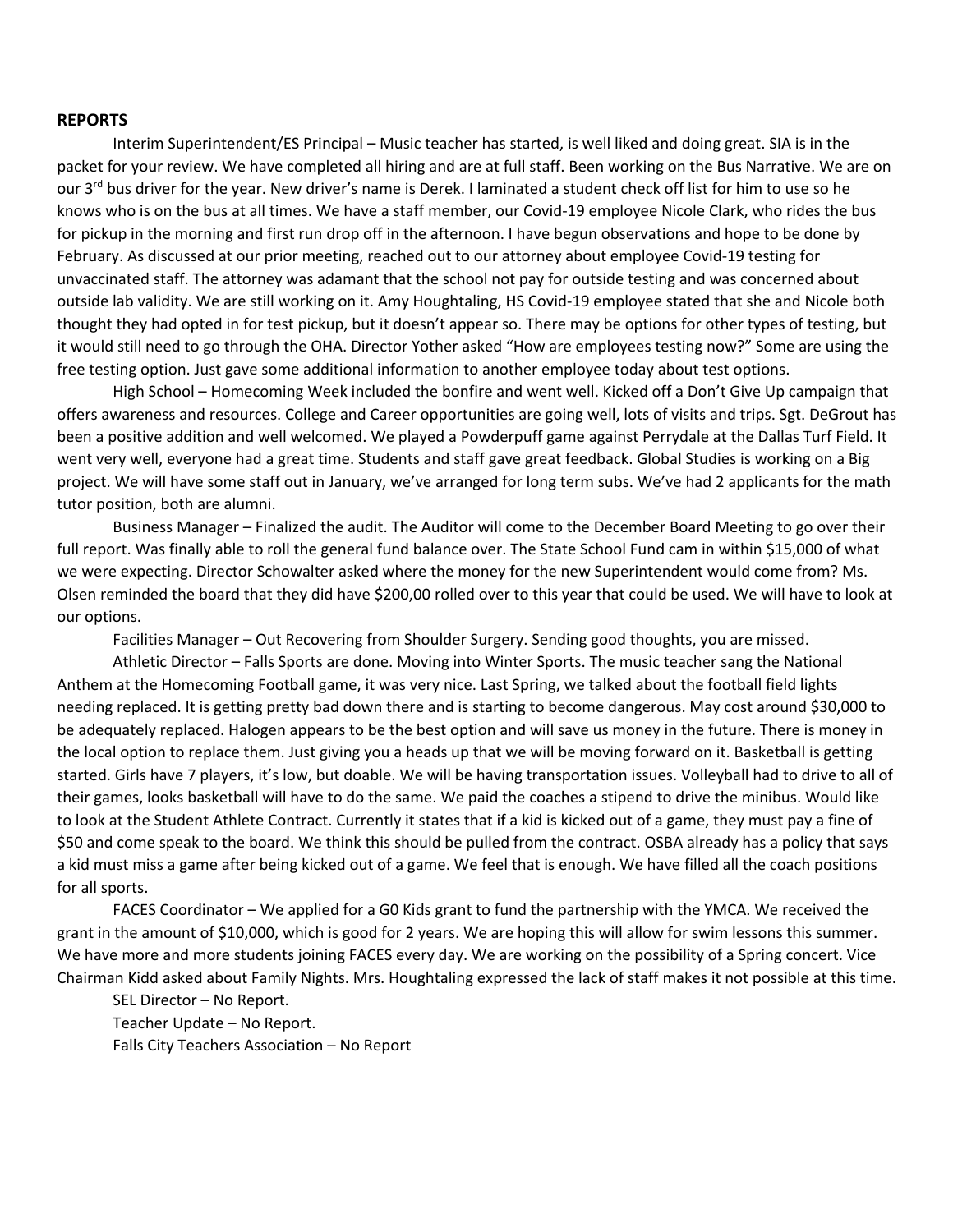# **INFORMATION & DISCUSSION ONLY**

- **1.** Strategic Goals & Financial Brainstorm Standing discussion. Director Young asked where is the Preschool Building at? The building is built and they are storing while we get the site prepped for it. What will it take to get installed? We need to get water, sewer, and power figured out. They will pour the concrete and set the building. We will need a bid for the entrance ramp and concrete walk. Mr. Kidd will get the Preschool plans to Director Young. Do we have the money to complete the project? Yes, we do. We need to get the figures to finish the project to Ms. Olsen, so that she can work out the funding piece. This project needs to be finished.
- **2.** ES Gym Update Just picked up the revision plans form the county. These were to change the mezzanine load, as it looks like it will only be housing duct work. We are waiting on heat, we are also waiting for the plumbers to switch the showers that were installed backwards. After that is done, sheet rock will go up and then we can start using it as a fully enclosed play shed.
- **3.** Review Interim Superintendent Duties Standing review.
- **4.** SIA Report to the Board The SIA Report is in the packet. It's a Report of the SIA Plan, also a place for public comment. We have asked for help from WESD to create a survey to engage focal groups for the SIA Plan.
- **5.** Discuss Superintendent Selection Contract Contract is headed back to the attorney for 2 reasons. First is there is no "e" in Cory Ellis's first name. Second is the moving expense benefit. We originally expressed cutting a check for the entire amount and receiving receipts after the fact. The Contract states reimbursements upon receipt. This will need to be corrected. We can approve the contract with stipulated amendments. Discussed pushing December's Board Meeting out to the 21st, so that our new Superintendent could attend. Can't be pushed back, as the Auditor is already scheduled for the 16<sup>th</sup>. Mr. Ellis will need an email assigned, as well as keys and an opportunity to get a lay of the land. Mr. Ellis stated that he could potentially be here for the board meeting on the 16<sup>th</sup>. He would prefer a quick turnaround on the contract so that he can move forward with getting here as soon as possible.
- **6.** Safety Concerns When an "All-Call" goes out over all the phones, not all of them receive the call, or you can't hear it. Even with the volume turned all the way up. This is an ongoing issue. Mrs. Creekmore was directed to email Josh Wilson with Square W, to have the phones audited and replaced as needed. Follow up with Jennifer Hamilton to let her know what action was taken.
- **7.** Pay Proposal from Classified Council for the Pre-K Position You will find this in the packet. Question if this is for the Preschool Aid position or the Preschool Teacher? It shows the current rate of pay and the proposed rate of pay for the currently held position. Cannot call it "teacher" as that they don't have a license. Where will our current employee land given their years of experience? Step 1? They will start at step 9. The title for the position needs to reflect the position and honor the work that is being done. How does the step scale compare to a teacher's salary? A first-year teacher might start at about step 8 or 9 on this scale. New title: Director/Coordinator? We will need to review again once the building is onsite. There will be an elevated level of expectation. The building will most likely not be in and usable till next fall. Plan to support the program with High School student aids. We will need a budget. Will need direction from board to figure out where the money will come from to support the proposed pay increase. The Interim Superintendent needs to look over the budget and make recommendations to the board for funding possibilities. Questioned if a new aid for preschool would be hired at a regular EA pay scale? Need to make sure we are using the appropriate scale when budgeting for the future. General approval of proposal. What will it cost? If we have the money, go for it, if not, we need to rethink it. Followed by a discussion on funding.